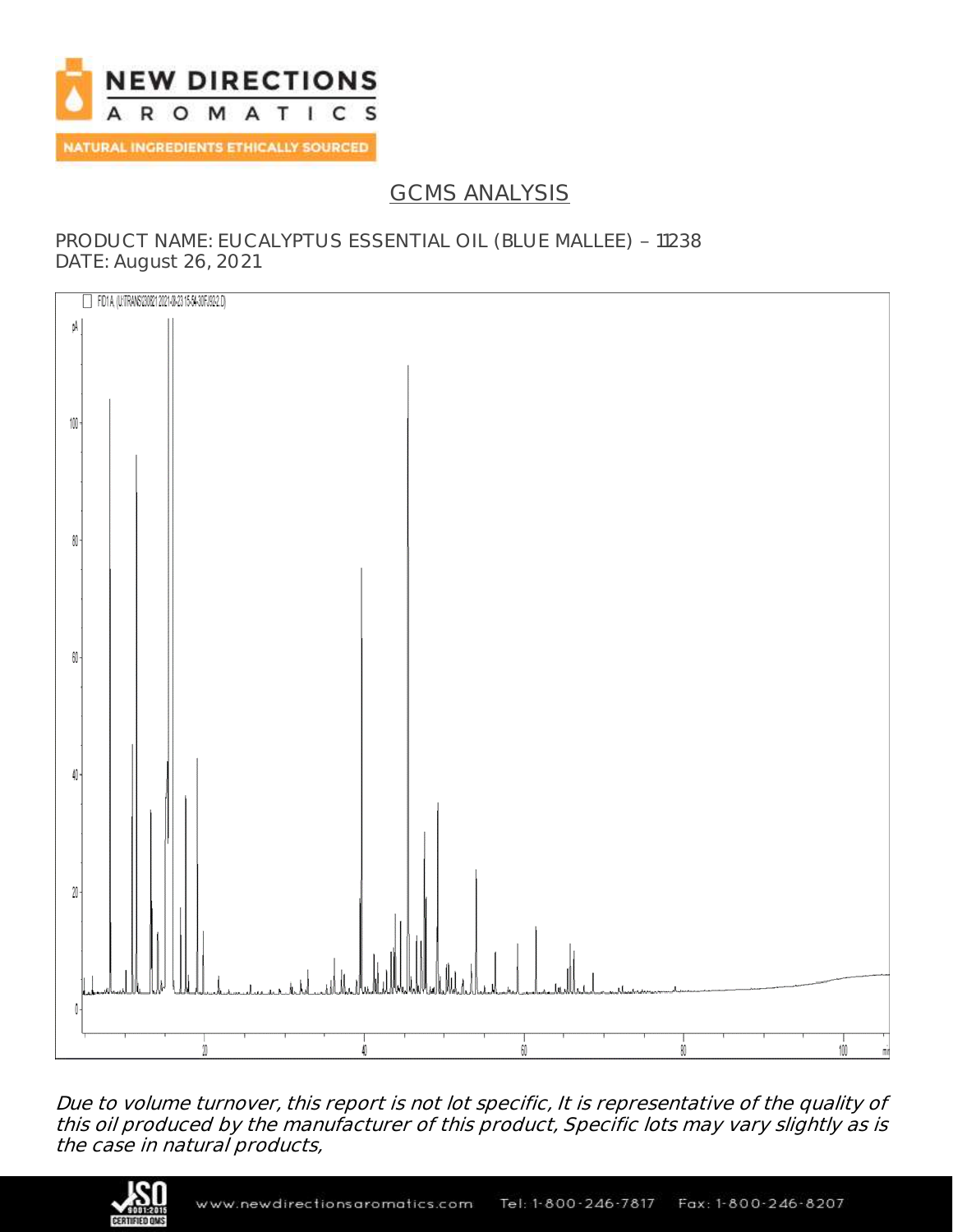

# GCMS ANALYSIS (cont'd.)

## PRODUCT NAME: EUCALYPTUS ESSENTIAL OIL (BLUE MALLEE) - 11238

| Peak            | $RT$ (min) | Compound                    | $\frac{0}{0}$ |
|-----------------|------------|-----------------------------|---------------|
| $\mathbf{1}$    | 4,86       | <b>ACETONE</b>              | 0,02          |
| $\overline{2}$  | 5,92       | <b>ISOVALERALDEHYDE</b>     | 0,02          |
| $\overline{3}$  | 8,08       | alpha-PINENE                | 0,78          |
| $\overline{4}$  | 8,16       | alpha-THUYENE               | 0,09          |
| 5               | 10,12      | <b>ISOBUTYL ISOBUTYRATE</b> | 0,03          |
| $\overline{6}$  | 10,90      | beta-PINENE                 | 0,44          |
| $\overline{7}$  | 11,30      | <b>ISOAMYL ACETATE</b>      | 0,03          |
| 8               | 11,42      | <b>SABINENE</b>             | 0,94          |
| $\overline{9}$  | 11,57      | <b>PINADIENE</b>            | 0,02          |
| 10              | 13,25      | beta-MYRCENE                | 0,45          |
| 11              | 13,38      | alpha-PHELLANDRENE          | 0,23          |
| 12              | 14,11      | alpha-TERPINENE             | 0,22          |
| 13              | 14,47      | 2-PENTYL PROPIONATE         | 0,01          |
| 14              | 14,53      | 1,8-CINEOLE, 2,3-DEHYDRO-   | 0,04          |
| 15              | 14,81      | <b>AMYL ISOBUTYRATE</b>     | 0,05          |
| 16              | 15,28      | <b>LIMONENE</b>             | 2,12          |
| 17              | 15,94      | 1,8-CINEOLE                 | 85,15         |
| 18              | 16,08      | 1,3,8-p-MENTHATRIENE        | 0,03          |
| 19              | 16,98      | cis-beta-OCIMENE            | 0,14          |
| $\overline{20}$ | 17,62      | gamma-TERPINENE             | 0,33          |
| 21              | 17,92      | trans-beta-OCIMENE          | 0,03          |
| 22              | 19,01      | p-CYMENE                    | 0,41          |
| 23              | 19,74      | <b>TERPINOLENE</b>          | 0,11          |
| 24              | 21,71      | 3-HEXEN-1-OL ACETATE        | 0,03          |
| 25              | 25,69      | 3-HEXEN-1-OL                | 0,02          |
| 26              | 29,32      | alpha-p-DIMETHYLSTYRENE     | 0,01          |
| 27              | 29,43      | <b>LINALOOL cis-OXIDE</b>   | 0,01          |
| 28              | 30,71      | alpha-CUBEBENE              | 0,03          |
| 29              | 30,87      | trans-THUYANOL              | 0,02          |
| 30              | 32,01      | <b>CITRONELLAL</b>          | 0,03          |

#### Disclaimer & Caution

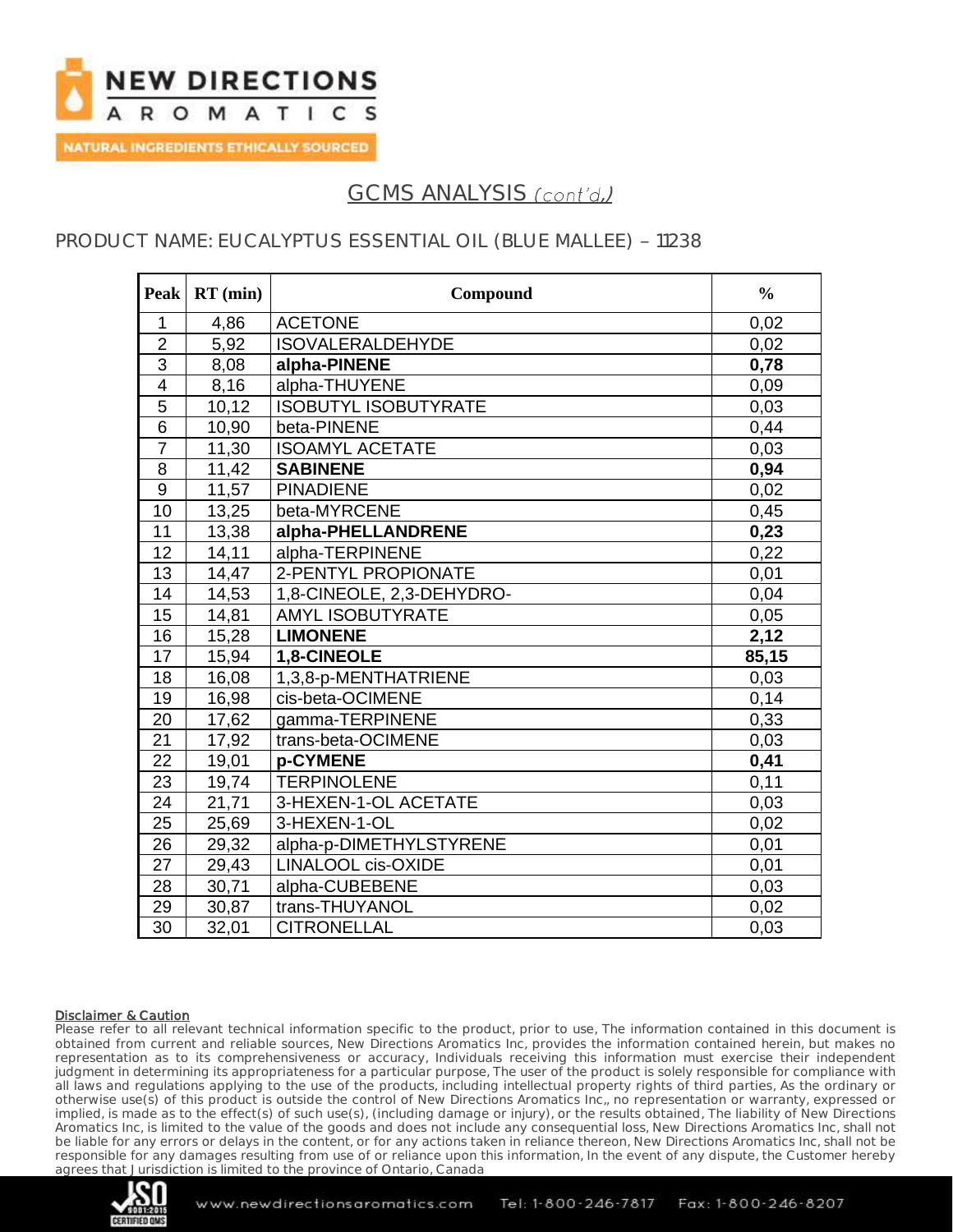

# GCMS ANALYSIS (cont'd.)

## PRODUCT NAME: EUCALYPTUS ESSENTIAL OIL (BLUE MALLEE) - 11238

| <b>Peak</b>     | $RT$ (min) | Compound                        | $\frac{0}{0}$ |
|-----------------|------------|---------------------------------|---------------|
| 31              | 32,16      | <b>BICYCLOELEMENE</b>           | 0,01          |
| $\overline{32}$ | 32,62      | alpha-CAMPHOLENAL               | 0,01          |
| 33              | 32,89      | alpha-COPAENE                   | 0,05          |
| 34              | 35,28      | alpha-GURJUNENE                 | 0,02          |
| 35              | 35,82      | beta1-CUBEBENE                  | 0,03          |
| 36              | 36,15      | cis-THUYANOL                    | 0,01          |
| 37              | 36,21      | <b>LINALOOL</b>                 | 0,07          |
| 38              | 37,10      | trans-p-MENTH-2-EN-1-OL         | 0,05          |
| 39              | 37,43      | <b>PINOCARVONE</b>              | 0,05          |
| 40              | 37,50      | COMPOUND Mw=152                 | 0,02          |
| 41              | 38,05      | 2,4-NONADIENAL                  | 0,02          |
| 42              | 39,03      | 3,5-HEPTADIENE-2-ONE, 6-METHYL- | 0,04          |
| 43              | 39,30      | beta-ELEMENE                    | 0,04          |
| 44              | 39,45      | beta-CARYOPHYLLENE              | 0.18          |
| 45              | 39,64      | <b>TERPINENE-4-OL</b>           | 0,93          |
| 46              | 40,07      | AROMADENDRENE                   | 0,02          |
| 47              | 41,15      | <b>MYRTENAL</b>                 | 0,11          |
| 48              | 41,36      | <b>SABINAKETONE</b>             | 0,04          |
| 49              | 41,61      | CADINA-3,5-DIENE                | 0,07          |
| 50              | 42,25      | COMPOUND Mw=168                 | 0,01          |
| 51              | 42,40      | ALLO-AROMADENDRENE              | 0,03          |
| 52              | 42,78      | trans-PINOCARVEOL               | 0,06          |
| 53              | 43,34      | <b>ZONARENE</b>                 | 0,11          |
| 54              | 43,66      | <b>CRYPTONE</b>                 | 0,12          |
| 55              | 43,84      | delta-TERPINEOL                 | 0,12          |
| 56              | 43,90      | alpha-HUMULENE                  | 0,06          |
| 57              | 44,16      | trans-VERBENOL                  | 0,02          |
| 58              | 44,29      | cis-PIPERITOL                   | 0,02          |
| 59              | 44,50      | <b>NERAL</b>                    | 0, 16         |
| 60              | 44,77      | LAVANDULAL                      | 0,02          |

#### Disclaimer & Caution

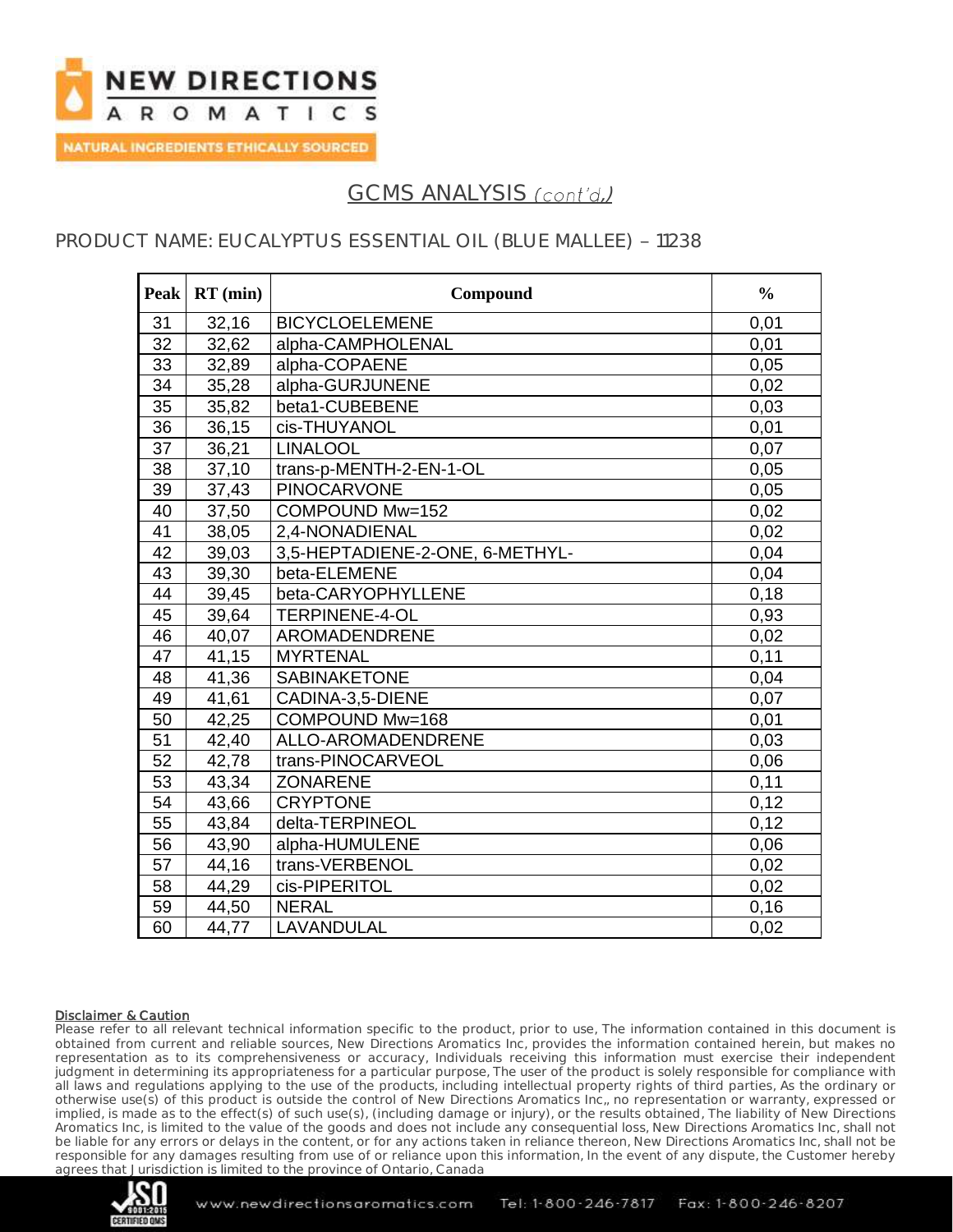

## GCMS ANALYSIS (cont'd.)

## PRODUCT NAME: EUCALYPTUS ESSENTIAL OIL (BLUE MALLEE) - 11238

| <b>Peak</b>     | $RT$ (min) | Compound                     | $\frac{0}{0}$ |
|-----------------|------------|------------------------------|---------------|
| 61              | 45,39      | alpha-TERPINEOL              | 1,56          |
| 62              | 45,44      | <b>TERPENYL ACETATE</b>      | 0,66          |
| 63              | 45,62      | <b>LEDENE</b>                | 0,02          |
| 64              | 45,77      | VERBENONE                    | 0,04          |
| 65              | 46,24      | <b>SESQUITERPENE</b>         | 0,02          |
| 66              | 46,56      | <b>GERMACRENE D</b>          | 0,14          |
| 67              | 46,75      | PHELLANDRAL                  | 0,02          |
| 68              | 47,09      | EXO-2-HYDROXYCINEOLE ACETATE | 0.13          |
| 69              | 47,14      | <b>PIPERITONE</b>            | 0,05          |
| 70              | 47,19      | <b>MENTHADIENOL ISOMER</b>   | 0,04          |
| $\overline{71}$ | 47,25      | cis-alpha-BISABOLENE         | 0,05          |
| 72              | 47,40      | <b>CARVONE</b>               | 0,05          |
| 73              | 47,52      | <b>GERANIAL</b>              | 0,28          |
| $\overline{74}$ | 47,71      | <b>BICYCLOGERMACRENE</b>     | 0,22          |
| 75              | 48,21      | trans-PIPERITOL              | 0,02          |
| 76              | 48,65      | trans-ISOPIPERITENOL         | 0,02          |
| $\overline{77}$ | 49,02      | <b>GERANYL ACETATE</b>       | 0,14          |
| 78              | 49,14      | delta-CADINENE               | 0,48          |
| 79              | 49,42      | <b>CITRONELLOL</b>           | 0,04          |
| 80              | 50,30      | <b>CUMINAL</b>               | 0.07          |
| 81              | 50,55      | CADINA-1,4-DIENE             | 0,08          |
| 82              | 50,90      | <b>MYRTENOL</b>              | 0,05          |
| 83              | 51,19      | <b>MENTHADIENOL ISOMER</b>   | 0,01          |
| 84              | 51,37      | <b>NEROL</b>                 | 0,05          |
| 85              | 52,21      | <b>NERYL BUTYRATE</b>        | 0,02          |
| 86              | 52,31      | 2-PHENYLETHYL ACETATE        | 0,03          |
| 87              | 53,32      | <b>CALAMENENE</b>            | 0,07          |
| 88              | 53,42      | trans-CARVEOL                | 0,05          |
| 89              | 54,01      | <b>GERANIOL</b>              | 0,28          |
| 90              | 54,09      | p-CYMENE-8-OL                | 0,03          |

#### Disclaimer & Caution